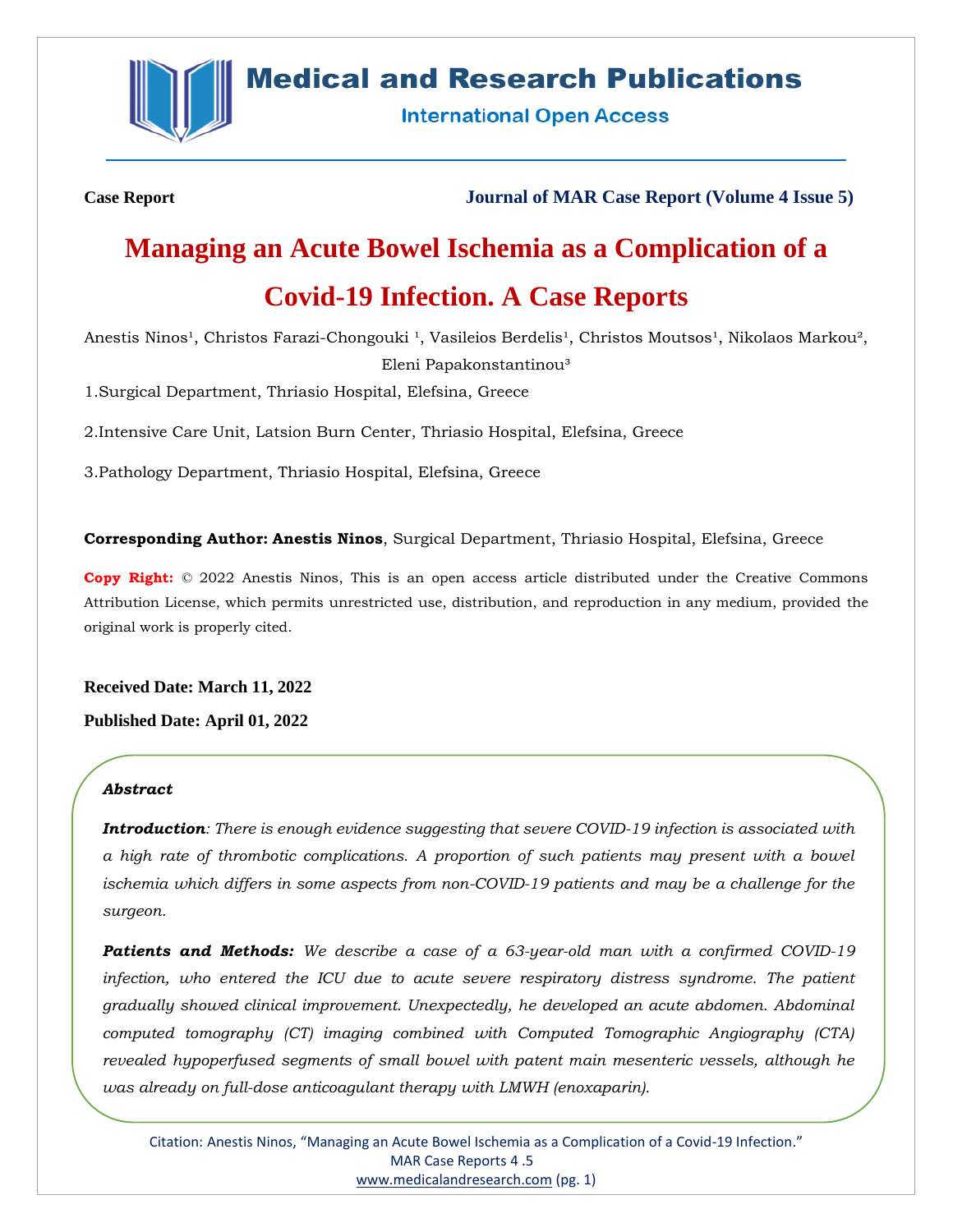*Results: He was operated on an urgent basis and patchy bowel necrosis was found. An extensive small bowel resection with an end-to-end anastomosis was performed. The patient succumbed on the second postoperative day due to multiorgan failure*

*Conclusion: Although acute mesenteric ischemia is a rare complication of COVID-19 infection, surgeons should be vigilant of this entity, even in cases where the main vessels present as patent, because of the catastrophic consequences of an undetected or late diagnosis. Urgent surgical exploration should be considered without any hesitation.*

*Keywords: Acute mesenteric ischemia, COVID-19 complications, small vessels thrombosis*

# **Introduction**

Although the lung is the most prominent organ to be first insulted in COVID-19 patients with respiratory failure, there is growing evidence that several other organs end up suffering from secondary micro - and macro -thrombotic complications, due to virus-induced coagulopathy [1,2,3]. Thus, coagulation test screening including the measurement of D-dimer levels, fibrinogen levels, PT and aPTT have been suggested. Consistently elevated D-dimer, as well as fibrinogen levels, have been associated with higher mortality rates and poor outcome, while anticoagulant therapy appears to confer a better prognosis [4,5,6,7,8]. Nevertheless, numerous reports indicate a significant number of venous thromboembolic events despite thromboprophylaxis, whilst the optimal dose and duration of therapy is unclear [9,10].

Βowel ischemia has been reported in a single-center study of 141 COVID-19 patients among which, 4 developed intestinal ischemia attributed to small vessel thrombosis related to COVID-19 infection. Τhere have also been reported cases of superior mesenteric, portal vein and celiac artery thrombosis [11,12,13,14].

We report a fatal case of acute bowel ischemia due to microvascular thrombosis, in a 63-year-old man with confirmed COVID-19, while treated with full-dose anticoagulant therapy with LMWH (enoxaparin).

# **Patient and Method**

A 63-year-old man with no comorbidities and a recent travel history to Great Britain was brought to the emergency department with high fever (up to 39 °C) and dyspnoea. The patient reported fever, dry cough, and diarrhea during the last seven days. He was diagnosed with COVID-19 via a positive Reverse transcription- polymerase chain reaction (RT-PCR) nasopharyngeal swab test and was admitted to the internal medicine department, where he was treated in isolation.

Citation: Anestis Ninos, "Managing an Acute Bowel Ischemia as a Complication of a Covid-19 Infection." MAR Case Reports 4 .5 [www.medicalandresearch.com](http://www.medicalandresearch.com/) (pg. 2)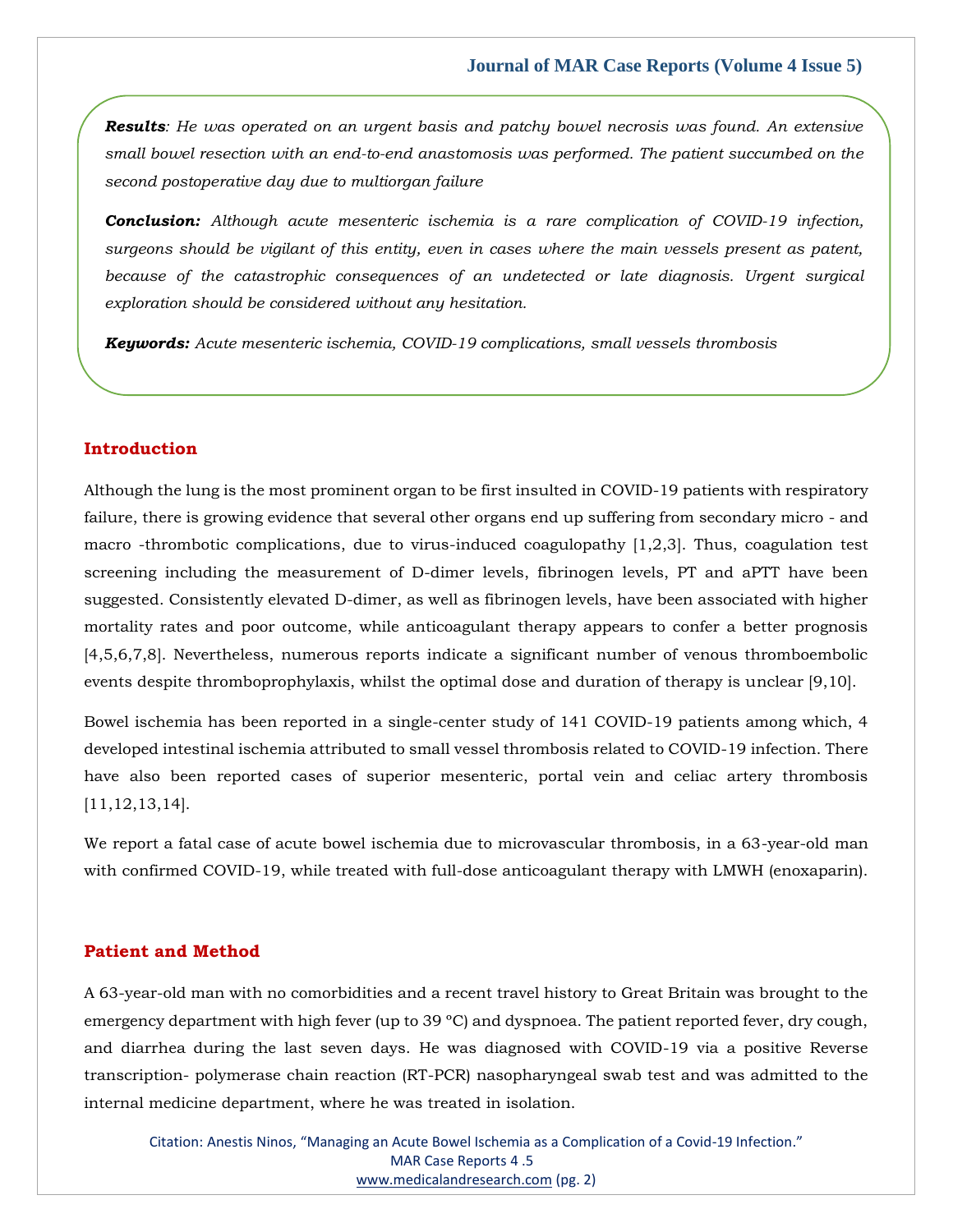Clinical findings, as well as chest imaging, indicated severe SARS- CoV-2 infection with diffuse, bilateral patchy ground-glass opacities and pleural effusions. His initial laboratory studies revealed lymphopenia of 0.5 K/μL, elevated D-dimer levels of 6mg/L (reference range 0-0.5 mg/L), high fibrinogen levels of 711 mg/ dl (reference range 200-400 mg/dl) and elevated CRP.

He was put on Piperacillin/Tazobactam in addition to azithromycin, hydroxychloroquine, and lopinavir/ritonavir. On the third day after admission, his condition deteriorated with severe hypoxia for which he was intubated, and transferred to the ICU.

He remained in critical condition for several days with severe respiratory distress syndrome. Meanwhile, he received tocilizumab after completing a 10-day therapy with azithromycin and a 14-day therapy with hydroxychloroquine and lopinavir/ritonavir. In the meantime, he presented with multiple episodes of paroxysmal atrial fibrillation (AF), for which was effectively treated either with esmolol or amiodarone. Thus, from the very early beginning of his stay in the ICU, he started receiving full-dose anticoagulant treatment with LMWH (enoxaparin). Repeated bedside examinations with Transthoracic Εchocardiography (TTE) showed no structural or functional heart abnormalities.

Furthermore, it is worth noting that the patient underwent a septic shock followed by multi-organ failure on the fifteenth day of his stay in the ICU, which was correlated to Ventilator-Associated Pneumonia (VAP) due to A. Baumanii PDR. He was treated effectively with targeted antibiotic therapy and hydrocortisone according to protocol.

On his recovery from the shock, he was kept on glucocorticoid therapy (hydrocortisone 200mg/d), and low doses of levothyroxine due to concurrently presented hypothyroidism. The patient gradually made some progress concerning his hemodynamic stability and weaning from mechanical ventilation. Also, a sample of tracheal aspirate was tested negative for SARS -CoV-2 via Reverse transcription- polymerase chain reaction (RT- PCR), with zero viral load.

Nevertheless, the patient abruptly presented with signs of peritoneal irritation, abdominal distention and tenderness. He was soon shocked and needed high-dose vasopressors. The CT scan and Computed Tomographic Angiography (CTA) revealed areas of small bowel hypoperfusion together with intramural pneumatosis (Fig.1), without major vessel embolism or thrombosis (Fig.2). Laboratory analysis at that time revealed leukocytosis of 19.1K/μL, elevated platelet count of 574K/μL, and further elevation of Ddimer levels up to 8mg/dl.

Citation: Anestis Ninos, "Managing an Acute Bowel Ischemia as a Complication of a Covid-19 Infection." MAR Case Reports 4 .5 [www.medicalandresearch.com](http://www.medicalandresearch.com/) (pg. 3)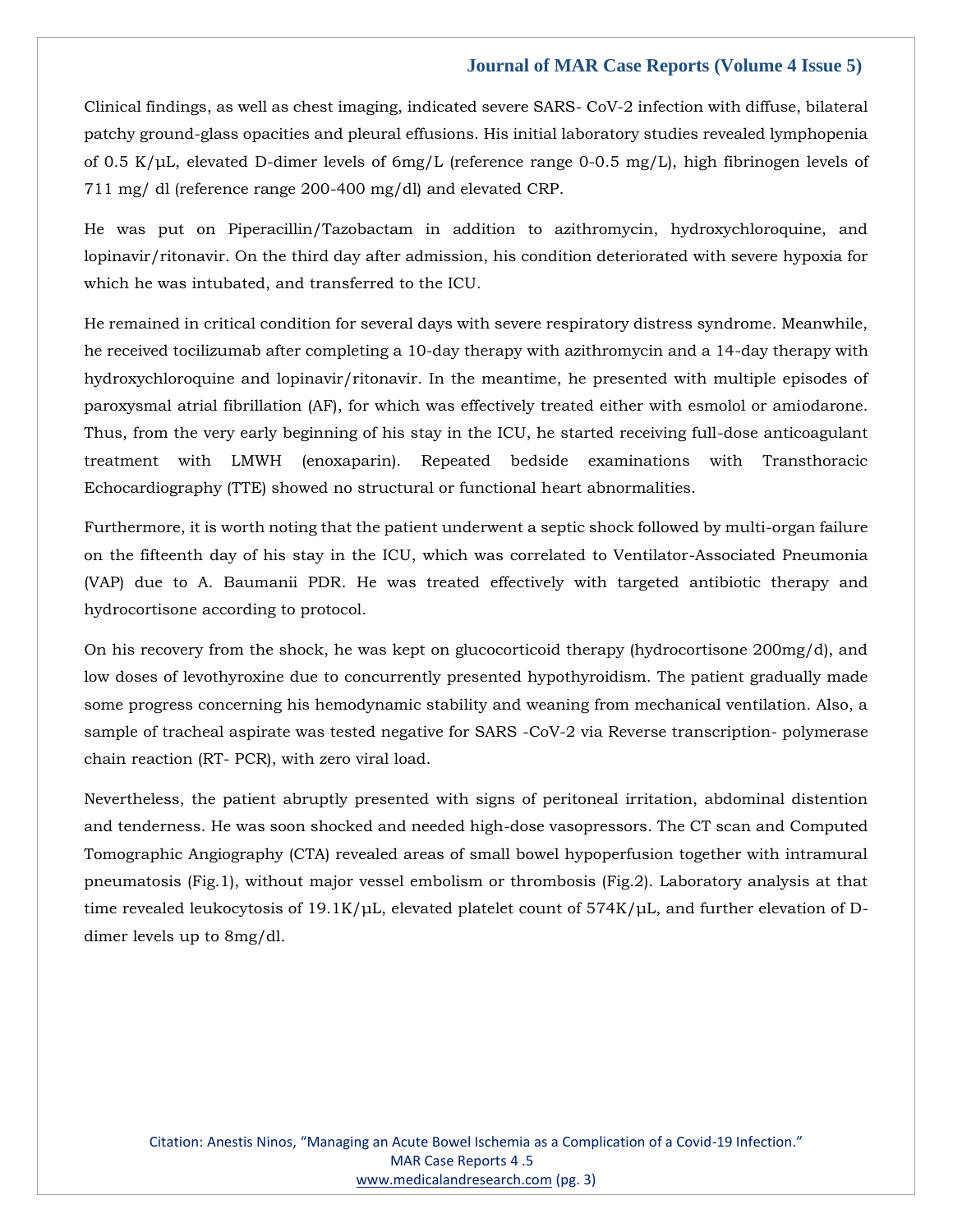

**Figure 1**. CTA showing areas of small bowel hypoperfusion together with intramural pneumatosis (white arrows).





Citation: Anestis Ninos, "Managing an Acute Bowel Ischemia as a Complication of a Covid-19 Infection." MAR Case Reports 4 .5 [www.medicalandresearch.com](http://www.medicalandresearch.com/) (pg. 4)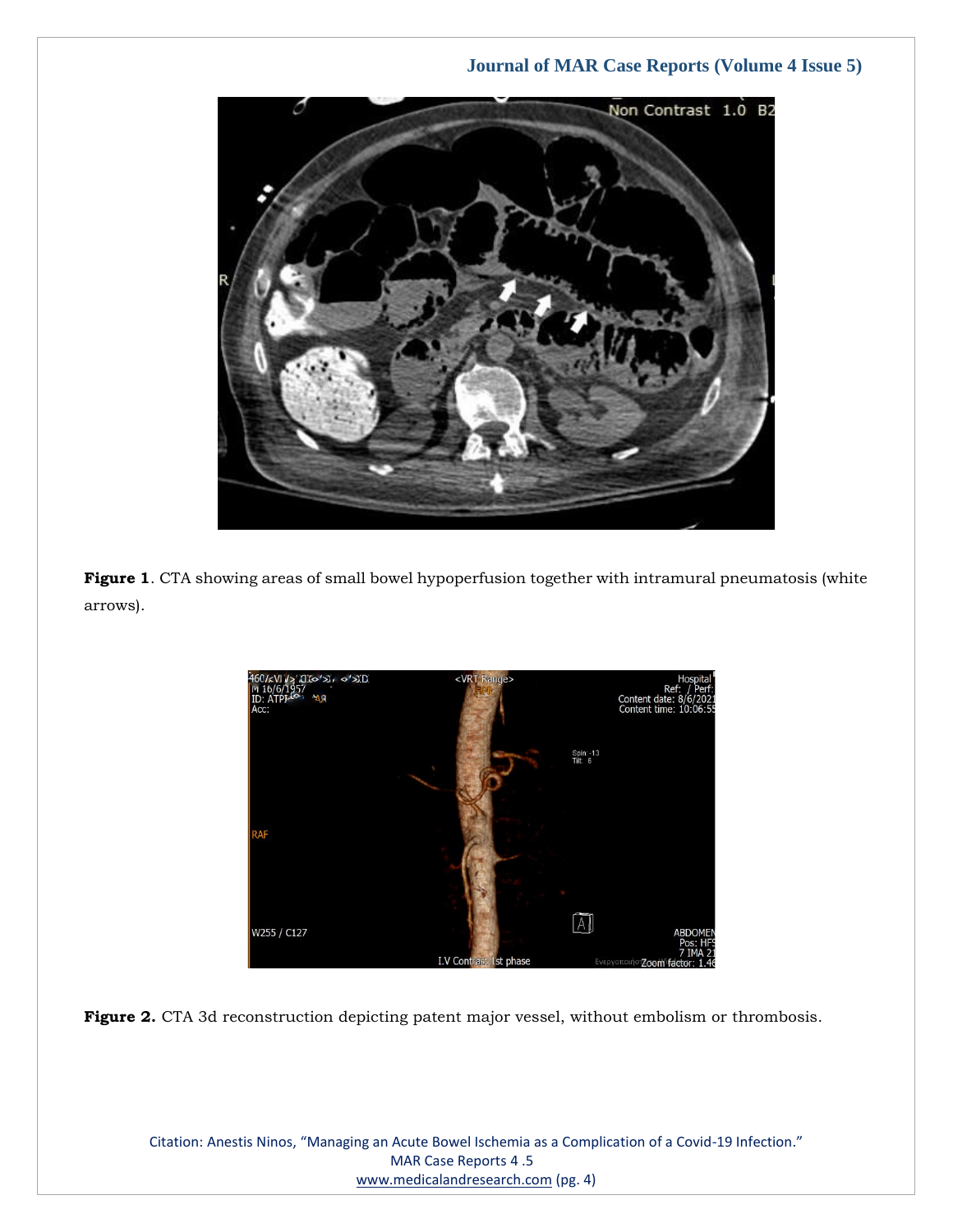

Figure 3. Circumferential and patchy ischaemic areas in the small bowel with a dark red-blue hue, indicative of peripheral microvascular thrombosis of distal jejunum and ileum (black arrows).



Figure 4 A small vessels emboli (white arrows), b. mononuclear cell infiltration in the wall and lumen of small vessels (black arrows).

Citation: Anestis Ninos, "Managing an Acute Bowel Ischemia as a Complication of a Covid-19 Infection." MAR Case Reports 4 .5 [www.medicalandresearch.com](http://www.medicalandresearch.com/) (pg. 5)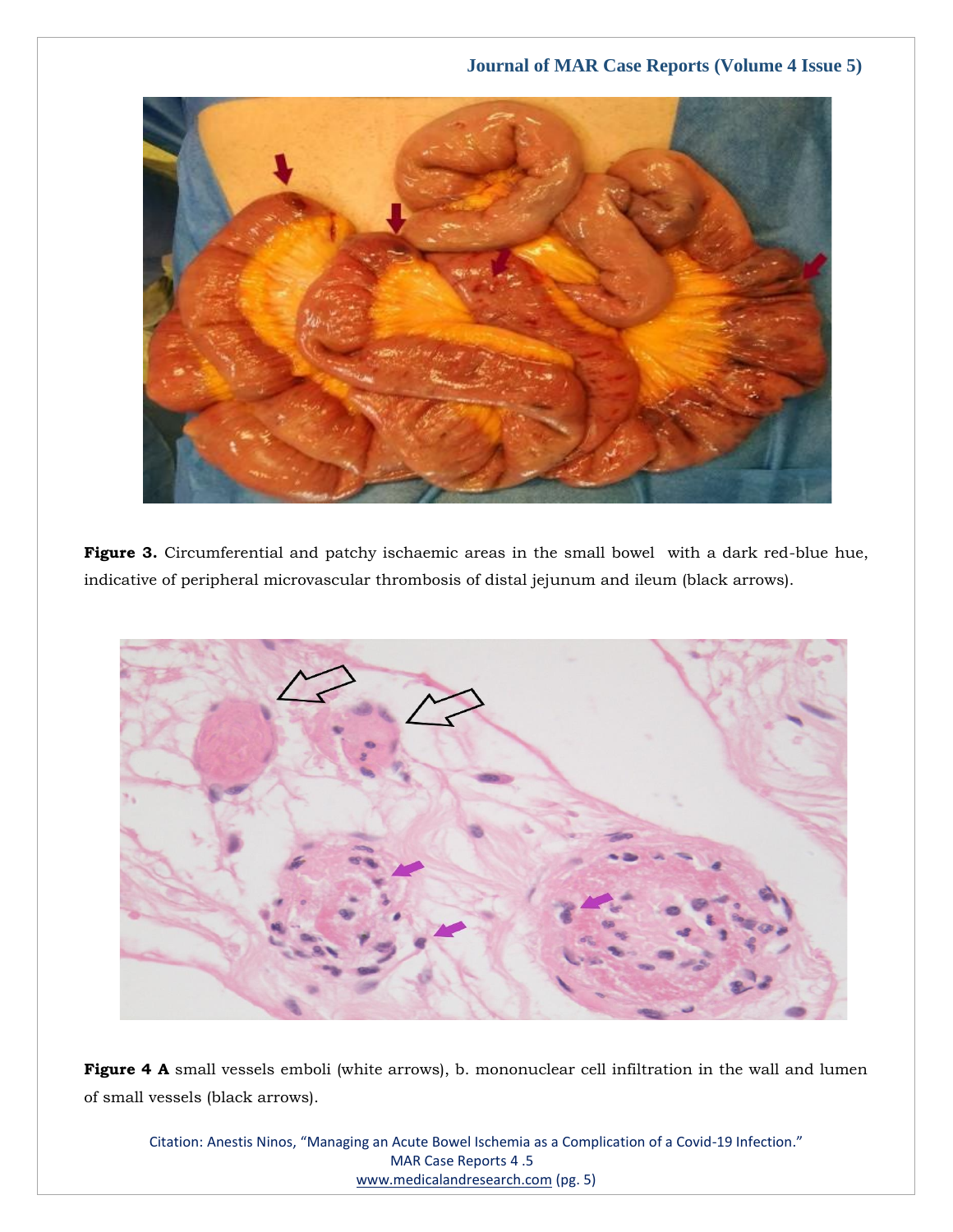We decided to proceed with an exploratory laparotomy, which revealed both circumferential and patchy ischaemic areas in the small bowel with a dark red-blue

hue, indicative of peripheral microvascular thrombosis of distal jejunum and ileum (Fig.3). An extensive resection of the small bowel together with a jejunostomy and ileostomy was performed. Despite postoperative intensive care, the patient rapidly decompensated, developed multiorgan failure and succumbed 48h later.

Histopathological examination of the resected small intestine, revealed sites of small blood vessels emboli and mononuclear cell infiltration in the wall and lumen of small vessels, together with early thrombosis (Fig.4).

# **Discussion**

Thrombotic events have been recognized as a major complication and one of the less frequent causes of death in patients with severe COVID-19 infection [15].

Our case refers to acute segmental intestinal ischemia in the context of microvascular thrombosis, despite the fact that our patient was fully anticoagulated with LMWH since his admission to the ICU, due to episodes of paroxysmal AF.

Intestinal ischemia is caused by blood flow insufficiency, resulting in a supply-demand mismatch in visceral organs. The most common causes of acute mesenteric ischemia are a) arterial embolism in 40- 50 % of cases, b) arterial thrombosis from ruptured atheroma in a previously stenotic mesenteric vessel in 20-35% of cases c) arterial dissection in < 5% of cases d) non-occlusive mesenteric ischemiahypoperfusion in 10-15% of cases and e) venous infarction in 5-15% of cases [16,17].

Despite the fact that our patient had episodes of AF, embolic occlusion was not documented in CTA of the abdomen, or intraoperatively. Also, a major vessel thrombotic occlusion, dissection, or venous mesenteric thrombosis was not found.

Οur patient was also not in shock or low flow state from any cause, and he was not receiving any vasopressors prior to the acute event, so the ischemic necrosis cannot be attributed to mesenteric hypoperfusion.

Impaired coagulation mechanism due to COVID-19 infection was highly suspected as the cause of microvascular thrombosis in our patient, based on markedly elevated D-dimer levels, despite the fact that prothrombin time, activated partial thromboplastin time and platelet count remained within the normal range. It is worth mentioning that D-Dimer levels were never normalized throughout his ICU stay, even though he was under full-dose anticoagulation therapy with LMWH.

Citation: Anestis Ninos, "Managing an Acute Bowel Ischemia as a Complication of a Covid-19 Infection." MAR Case Reports 4 .5 [www.medicalandresearch.com](http://www.medicalandresearch.com/) (pg. 6)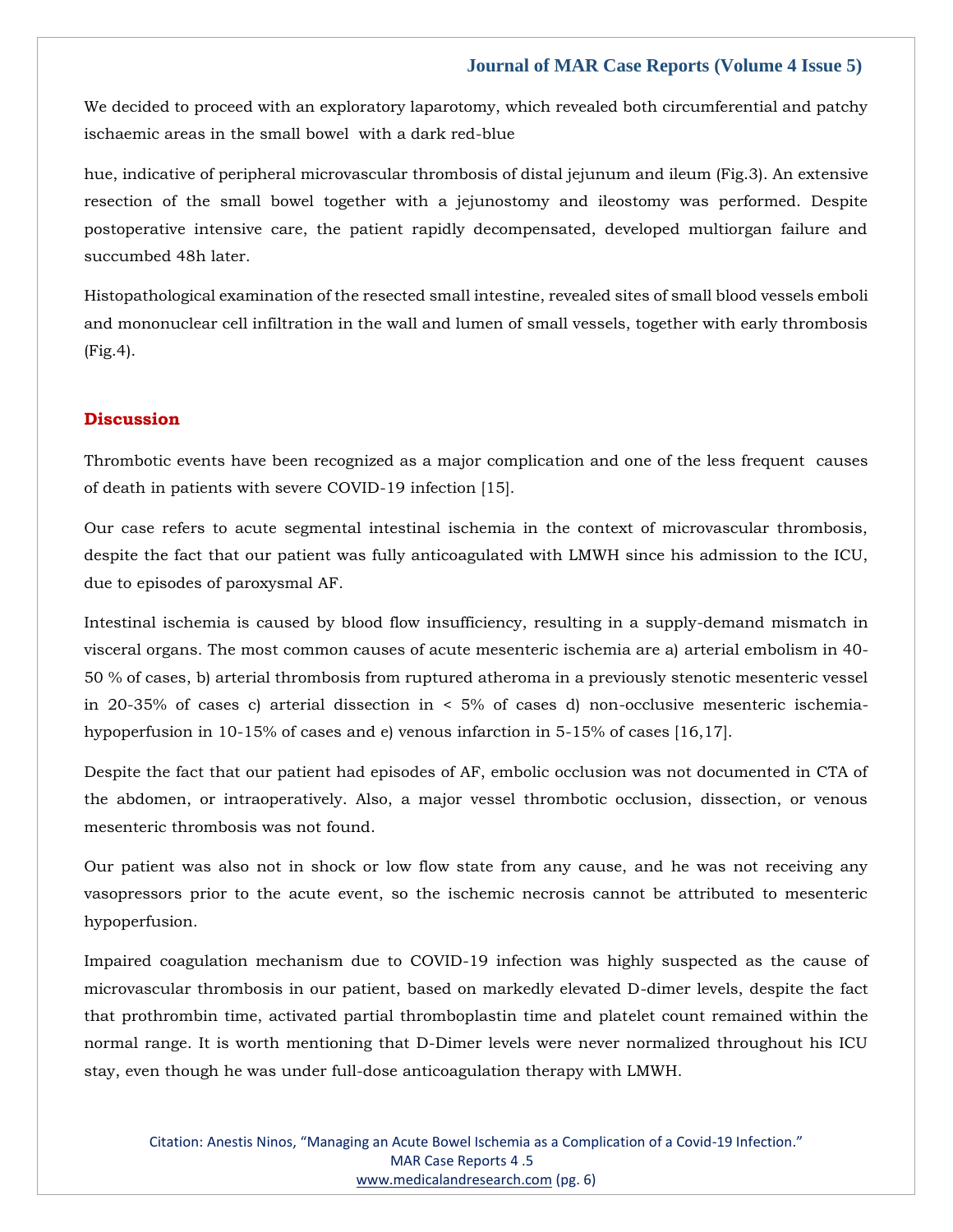There is an emerging body of evidence recognizing predisposition of severe COVID-19 patients to thrombotic disease [18,19].

According to available data, except for blood flow stasis due to prolonged immobility, and patientassociated risk factors, the underlying etiology of arterial thrombosis and thrombotic microangiopathy in severe COVID-19 cases may be related to a prothrombotic state in the context of hyperinflammatory reaction and "cytokine storm" [20,21].

Previous data have established a synergistic relationship between inflammation and pro-coagulant changes, by means of disruption of normal antithrombotic and anti-inflammatory endothelial function, leading to dysregulation of the coagulation process, microvascular thrombosis, and tissue damage [22].

There are also alternative views considering the vascular complications in this disease setting. According to them, direct viral infection of the endothelial cell and diffuse endothelial inflammation underlines the pathogenesis of vascular complications in severe COVID-19 patients. The resulting endothelial dysfunction causes more vasoconstriction, organ ischemia, oedema and a procoagulant state [23].

It has been also postulated that even autoimmune mechanisms may be involved, based on the presence of antiphospholipid antibodies, most commonly lupus anticoagulant (LA) in some cases of severe COVID-19 patients [24,25].

Although DIC (disseminated intravascular coagulation) and SIC (sepsis-induced coagulopathy) are frequently identified (both or individually) in severe COVID-19 as the underlying pathophysiological mechanisms for thrombosis, this is not always the case. Many patients, including ours, often sustain thrombotic events without concomitant DIC or SIC laboratory profile [26,27].

The most frequent GI symptoms in non-critically ill COVID-19 patients are diarrhea, nausea, vomiting and abdominal pain. In this subgroup, imaging may reveal distended fluid-filled bowel loops with postcontrast enhancement and surrounding fat stranding, due to mesenteric inflammation. In cases with bowel ischemia, the most significant imaging findings include bowel wall unenhancenent, bowel wall thickening, pneumatosis intestinalis and portal venous gas. Macrovascular arterial or venous thrombosis is identified in nearly half of COVID-19 patients with bowel ischemia [28]. That means that almost half of patients with this devastating complication, as was our case, may present with patent main vessels in imaging preoperative investigation.

# **Conclusion**

Intestinal ischemia may complicate the course of critically ill patients with a COVID-19 infection. Although this may be the result of major vessel occlusion there are cases, such as this presented herein, that happens although the main mesenteric vessels appear to be patent. This may cause subtle

Citation: Anestis Ninos, "Managing an Acute Bowel Ischemia as a Complication of a Covid-19 Infection." MAR Case Reports 4 .5 [www.medicalandresearch.com](http://www.medicalandresearch.com/) (pg. 7)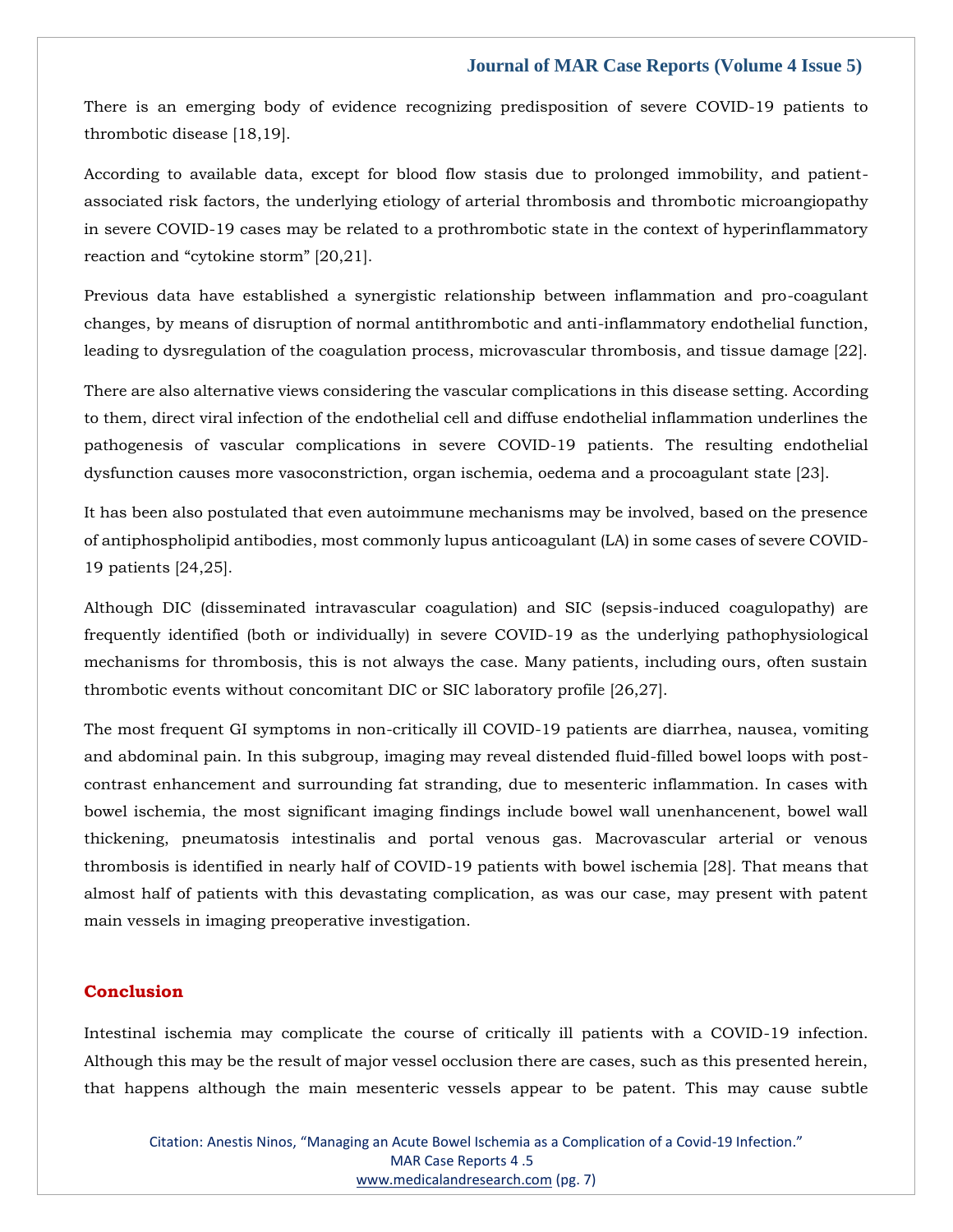symptoms in the initial phase, heralding the need of a high level of suspicion and alert from the surgeon that may be invited for a consultation.

Any critically ill patient with a suspicion of bowel ischemia and patent mesenteric vessels, may need early surgical intervention, as this complication is invariably fatal if left untreated during its initial phase.

# **References**

1. [Klok FA, Kruip M, van der Meer NJM, et al. Incidence of thrombotic complications in critically ill ICU](https://www.google.com/search?q=.+Incidence+of+thrombotic+complications+in+critically+ill+ICU+patients+with+COVID-19.&oq=.+Incidence+of+thrombotic+complications+in+critically+ill+ICU+patients+with+COVID-19.&aqs=chrome..69i57.537j0j7&sourceid=chrome&ie=UTF-8)  [patients with COVID-19. Thromb Res. 2020;191:145-147.](https://www.google.com/search?q=.+Incidence+of+thrombotic+complications+in+critically+ill+ICU+patients+with+COVID-19.&oq=.+Incidence+of+thrombotic+complications+in+critically+ill+ICU+patients+with+COVID-19.&aqs=chrome..69i57.537j0j7&sourceid=chrome&ie=UTF-8)

2. [Menter T, Haslbauer JD, Nienhold R, et al. Post-mortem examination of COVID19 patients reveals](https://www.google.com/search?q=Post-mortem+examination+of+COVID19+patients+reveals+diffuse+alveolar+damage+with+severe+capillary+congestion+and+variegated+findings+of+lungs+and+other+organs+suggesting+vascular+dysfunction&sxsrf=APq-WBu5IQDuJCnQRFVPYWTQmx5R7wqzBw%3A1647248018553&ei=kgIvYsOeIaSI4-EPwomumAQ&ved=0ahUKEwjDr4KIncX2AhUkxDgGHcKEC0MQ4dUDCA4&oq=Post-mortem+examination+of+COVID19+patients+reveals+diffuse+alveolar+damage+with+severe+capillary+congestion+and+variegated+findings+of+lungs+and+other+organs+suggesting+vascular+dysfunction&gs_lcp=Cgdnd3Mtd2l6EAwyBwgjEOoCECcyBwgjEOoCECcyBwgjEOoCECcyBwgjEOoCECcyBwgjEOoCECcyBwgjEOoCECcyBwgjEOoCECcyBwgjEOoCECcyBwgjEOoCECcyBwgjEOoCECdKBAhBGABKBAhGGABQ2gFY2gFgnQloAXAAeACAAQCIAQCSAQCYAQCgAQGgAQKwAQrAAQE&sclient=gws-wiz)  [diffuse alveolar damage with severe capillary congestion and variegated findings of lungs and other](https://www.google.com/search?q=Post-mortem+examination+of+COVID19+patients+reveals+diffuse+alveolar+damage+with+severe+capillary+congestion+and+variegated+findings+of+lungs+and+other+organs+suggesting+vascular+dysfunction&sxsrf=APq-WBu5IQDuJCnQRFVPYWTQmx5R7wqzBw%3A1647248018553&ei=kgIvYsOeIaSI4-EPwomumAQ&ved=0ahUKEwjDr4KIncX2AhUkxDgGHcKEC0MQ4dUDCA4&oq=Post-mortem+examination+of+COVID19+patients+reveals+diffuse+alveolar+damage+with+severe+capillary+congestion+and+variegated+findings+of+lungs+and+other+organs+suggesting+vascular+dysfunction&gs_lcp=Cgdnd3Mtd2l6EAwyBwgjEOoCECcyBwgjEOoCECcyBwgjEOoCECcyBwgjEOoCECcyBwgjEOoCECcyBwgjEOoCECcyBwgjEOoCECcyBwgjEOoCECcyBwgjEOoCECcyBwgjEOoCECdKBAhBGABKBAhGGABQ2gFY2gFgnQloAXAAeACAAQCIAQCSAQCYAQCgAQGgAQKwAQrAAQE&sclient=gws-wiz)  [organs suggesting vascular dysfunction. Histopathology. 2020;77\(2\):198-209.](https://www.google.com/search?q=Post-mortem+examination+of+COVID19+patients+reveals+diffuse+alveolar+damage+with+severe+capillary+congestion+and+variegated+findings+of+lungs+and+other+organs+suggesting+vascular+dysfunction&sxsrf=APq-WBu5IQDuJCnQRFVPYWTQmx5R7wqzBw%3A1647248018553&ei=kgIvYsOeIaSI4-EPwomumAQ&ved=0ahUKEwjDr4KIncX2AhUkxDgGHcKEC0MQ4dUDCA4&oq=Post-mortem+examination+of+COVID19+patients+reveals+diffuse+alveolar+damage+with+severe+capillary+congestion+and+variegated+findings+of+lungs+and+other+organs+suggesting+vascular+dysfunction&gs_lcp=Cgdnd3Mtd2l6EAwyBwgjEOoCECcyBwgjEOoCECcyBwgjEOoCECcyBwgjEOoCECcyBwgjEOoCECcyBwgjEOoCECcyBwgjEOoCECcyBwgjEOoCECcyBwgjEOoCECcyBwgjEOoCECdKBAhBGABKBAhGGABQ2gFY2gFgnQloAXAAeACAAQCIAQCSAQCYAQCgAQGgAQKwAQrAAQE&sclient=gws-wiz)

3. [Cattaneo M, Bertinato EM, Birocchi S, et al. Pulmonary Embolism or Pulmonary Thrombosis in](https://www.google.com/search?q=Pulmonary+Embolism+or+Pulmonary+Thrombosis+in+COVID-19%3F+Is+the+Recommendation+to+Use+High-Dose+Heparin+for+Thromboprophylaxis+Justified%3F+Thromb+Haemost.&sxsrf=APq-WBvdCAa-A30bZx945fO96L_Id_Iakg%3A1647248034049&ei=ogIvYqW2AvSN4-EP2aywiAY&ved=0ahUKEwilj7SPncX2AhX0xjgGHVkWDGEQ4dUDCA4&oq=Pulmonary+Embolism+or+Pulmonary+Thrombosis+in+COVID-19%3F+Is+the+Recommendation+to+Use+High-Dose+Heparin+for+Thromboprophylaxis+Justified%3F+Thromb+Haemost.&gs_lcp=Cgdnd3Mtd2l6EAwyBwgjEOoCECcyBwgjEOoCECcyBwgjEOoCECcyBwgjEOoCECcyBwgjEOoCECcyBwgjEOoCECcyBwgjEOoCECcyBwgjEOoCECcyBwgjEOoCECcyBwgjEOoCECdKBAhBGABKBAhGGABQ3ARY3ARglwhoAXAAeACAAQCIAQCSAQCYAQCgAQGgAQKwAQrAAQE&sclient=gws-wiz)  [COVID-19? Is the Recommendation to Use High-Dose Heparin for Thromboprophylaxis Justified?](https://www.google.com/search?q=Pulmonary+Embolism+or+Pulmonary+Thrombosis+in+COVID-19%3F+Is+the+Recommendation+to+Use+High-Dose+Heparin+for+Thromboprophylaxis+Justified%3F+Thromb+Haemost.&sxsrf=APq-WBvdCAa-A30bZx945fO96L_Id_Iakg%3A1647248034049&ei=ogIvYqW2AvSN4-EP2aywiAY&ved=0ahUKEwilj7SPncX2AhX0xjgGHVkWDGEQ4dUDCA4&oq=Pulmonary+Embolism+or+Pulmonary+Thrombosis+in+COVID-19%3F+Is+the+Recommendation+to+Use+High-Dose+Heparin+for+Thromboprophylaxis+Justified%3F+Thromb+Haemost.&gs_lcp=Cgdnd3Mtd2l6EAwyBwgjEOoCECcyBwgjEOoCECcyBwgjEOoCECcyBwgjEOoCECcyBwgjEOoCECcyBwgjEOoCECcyBwgjEOoCECcyBwgjEOoCECcyBwgjEOoCECcyBwgjEOoCECdKBAhBGABKBAhGGABQ3ARY3ARglwhoAXAAeACAAQCIAQCSAQCYAQCgAQGgAQKwAQrAAQE&sclient=gws-wiz) [Thromb Haemost. 2020;120\(8\):1230-1232.](https://www.google.com/search?q=Pulmonary+Embolism+or+Pulmonary+Thrombosis+in+COVID-19%3F+Is+the+Recommendation+to+Use+High-Dose+Heparin+for+Thromboprophylaxis+Justified%3F+Thromb+Haemost.&sxsrf=APq-WBvdCAa-A30bZx945fO96L_Id_Iakg%3A1647248034049&ei=ogIvYqW2AvSN4-EP2aywiAY&ved=0ahUKEwilj7SPncX2AhX0xjgGHVkWDGEQ4dUDCA4&oq=Pulmonary+Embolism+or+Pulmonary+Thrombosis+in+COVID-19%3F+Is+the+Recommendation+to+Use+High-Dose+Heparin+for+Thromboprophylaxis+Justified%3F+Thromb+Haemost.&gs_lcp=Cgdnd3Mtd2l6EAwyBwgjEOoCECcyBwgjEOoCECcyBwgjEOoCECcyBwgjEOoCECcyBwgjEOoCECcyBwgjEOoCECcyBwgjEOoCECcyBwgjEOoCECcyBwgjEOoCECcyBwgjEOoCECdKBAhBGABKBAhGGABQ3ARY3ARglwhoAXAAeACAAQCIAQCSAQCYAQCgAQGgAQKwAQrAAQE&sclient=gws-wiz)

4. [Connors JM, Levy JH. COVID-19 and its implications for thrombosis and anticoagulation. Blood.](https://www.google.com/search?q=COVID-19+and+its+implications+for+thrombosis+and+anticoagulation&sxsrf=APq-WBsi73Au7d7z2DdL5NSW6lD0InXbDw%3A1647248049578&ei=sQIvYqP5IonE4-EP4ZmaqAY&ved=0ahUKEwjjleiWncX2AhUJ4jgGHeGMBmUQ4dUDCA4&oq=COVID-19+and+its+implications+for+thrombosis+and+anticoagulation&gs_lcp=Cgdnd3Mtd2l6EAw6BwgjEOoCECdKBAhBGABKBAhGGABQ2wJY2wJgtwxoAXAAeACAAV6IAV6SAQExmAEAoAEBoAECsAEKwAEB&sclient=gws-wiz)  [2020;135\(23\):2033-2040.](https://www.google.com/search?q=COVID-19+and+its+implications+for+thrombosis+and+anticoagulation&sxsrf=APq-WBsi73Au7d7z2DdL5NSW6lD0InXbDw%3A1647248049578&ei=sQIvYqP5IonE4-EP4ZmaqAY&ved=0ahUKEwjjleiWncX2AhUJ4jgGHeGMBmUQ4dUDCA4&oq=COVID-19+and+its+implications+for+thrombosis+and+anticoagulation&gs_lcp=Cgdnd3Mtd2l6EAw6BwgjEOoCECdKBAhBGABKBAhGGABQ2wJY2wJgtwxoAXAAeACAAV6IAV6SAQExmAEAoAEBoAECsAEKwAEB&sclient=gws-wiz)

5. [Tang N, Bai H, Chen X, Gong J, Li D, Sun Z. Anticoagulant treatment is associated with decreased](https://www.google.com/search?q=Anticoagulant+treatment+is+associated+with+decreased+mortality+in+severe+coronavirus+disease+2019+patients+with+coagulopathy&sxsrf=APq-WBvdae7fIfCJh7dVq8JCVIId8aYwdg%3A1647248064567&ei=wAIvYuebItqe4-EP_cW4kAE&ved=0ahUKEwjn-_qdncX2AhVazzgGHf0iDhIQ4dUDCA4&oq=Anticoagulant+treatment+is+associated+with+decreased+mortality+in+severe+coronavirus+disease+2019+patients+with+coagulopathy&gs_lcp=Cgdnd3Mtd2l6EAwyBwgjEOoCECcyBwgjEOoCECcyBwgjEOoCECcyBwgjEOoCECcyBwgjEOoCECcyBwgjEOoCECcyBwgjEOoCECcyBwgjEOoCECcyBwgjEOoCECcyBwgjEOoCECdKBAhBGABKBAhGGABQnQJYnQJg4AdoAXABeACAAQCIAQCSAQCYAQCgAQGgAQKwAQrAAQE&sclient=gws-wiz)  [mortality in severe coronavirus disease 2019 patients with coagulopathy. J Thromb Haemost.](https://www.google.com/search?q=Anticoagulant+treatment+is+associated+with+decreased+mortality+in+severe+coronavirus+disease+2019+patients+with+coagulopathy&sxsrf=APq-WBvdae7fIfCJh7dVq8JCVIId8aYwdg%3A1647248064567&ei=wAIvYuebItqe4-EP_cW4kAE&ved=0ahUKEwjn-_qdncX2AhVazzgGHf0iDhIQ4dUDCA4&oq=Anticoagulant+treatment+is+associated+with+decreased+mortality+in+severe+coronavirus+disease+2019+patients+with+coagulopathy&gs_lcp=Cgdnd3Mtd2l6EAwyBwgjEOoCECcyBwgjEOoCECcyBwgjEOoCECcyBwgjEOoCECcyBwgjEOoCECcyBwgjEOoCECcyBwgjEOoCECcyBwgjEOoCECcyBwgjEOoCECcyBwgjEOoCECdKBAhBGABKBAhGGABQnQJYnQJg4AdoAXABeACAAQCIAQCSAQCYAQCgAQGgAQKwAQrAAQE&sclient=gws-wiz)  [2020;18\(5\):1094-1099.](https://www.google.com/search?q=Anticoagulant+treatment+is+associated+with+decreased+mortality+in+severe+coronavirus+disease+2019+patients+with+coagulopathy&sxsrf=APq-WBvdae7fIfCJh7dVq8JCVIId8aYwdg%3A1647248064567&ei=wAIvYuebItqe4-EP_cW4kAE&ved=0ahUKEwjn-_qdncX2AhVazzgGHf0iDhIQ4dUDCA4&oq=Anticoagulant+treatment+is+associated+with+decreased+mortality+in+severe+coronavirus+disease+2019+patients+with+coagulopathy&gs_lcp=Cgdnd3Mtd2l6EAwyBwgjEOoCECcyBwgjEOoCECcyBwgjEOoCECcyBwgjEOoCECcyBwgjEOoCECcyBwgjEOoCECcyBwgjEOoCECcyBwgjEOoCECcyBwgjEOoCECcyBwgjEOoCECdKBAhBGABKBAhGGABQnQJYnQJg4AdoAXABeACAAQCIAQCSAQCYAQCgAQGgAQKwAQrAAQE&sclient=gws-wiz)

6. [Spiezia L, Boscolo A, Poletto F, et al. COVID-19-Related Severe Hypercoagulability in Patients](https://www.google.com/search?q=COVID-19-Related+Severe+Hypercoagulability+in+Patients+Admitted+to+Intensive+Care+Unit+for+Acute+Respiratory+Failure.+&sxsrf=APq-WBt6hCi3BdNPhuKTMEW5mdpMRmOSSA%3A1647248081939&ei=0QIvYrf1OLmG4-EPoZWMwA0&ved=0ahUKEwj3oZ-mncX2AhU5wzgGHaEKA9gQ4dUDCA4&oq=COVID-19-Related+Severe+Hypercoagulability+in+Patients+Admitted+to+Intensive+Care+Unit+for+Acute+Respiratory+Failure.+&gs_lcp=Cgdnd3Mtd2l6EAwyBwgjEOoCECcyBwgjEOoCECcyBwgjEOoCECcyBwgjEOoCECcyBwgjEOoCECcyBwgjEOoCECcyBwgjEOoCECcyBwgjEOoCECcyBwgjEOoCECcyBwgjEOoCECdKBAhBGABKBAhGGABQ7gJY7gJgqwdoAXABeACAAQCIAQCSAQCYAQCgAQGgAQKwAQrAAQE&sclient=gws-wiz)  [Admitted to Intensive Care Unit for Acute Respiratory Failure. Thromb Haemost. 2020;120\(6\):998-1000.](https://www.google.com/search?q=COVID-19-Related+Severe+Hypercoagulability+in+Patients+Admitted+to+Intensive+Care+Unit+for+Acute+Respiratory+Failure.+&sxsrf=APq-WBt6hCi3BdNPhuKTMEW5mdpMRmOSSA%3A1647248081939&ei=0QIvYrf1OLmG4-EPoZWMwA0&ved=0ahUKEwj3oZ-mncX2AhU5wzgGHaEKA9gQ4dUDCA4&oq=COVID-19-Related+Severe+Hypercoagulability+in+Patients+Admitted+to+Intensive+Care+Unit+for+Acute+Respiratory+Failure.+&gs_lcp=Cgdnd3Mtd2l6EAwyBwgjEOoCECcyBwgjEOoCECcyBwgjEOoCECcyBwgjEOoCECcyBwgjEOoCECcyBwgjEOoCECcyBwgjEOoCECcyBwgjEOoCECcyBwgjEOoCECcyBwgjEOoCECdKBAhBGABKBAhGGABQ7gJY7gJgqwdoAXABeACAAQCIAQCSAQCYAQCgAQGgAQKwAQrAAQE&sclient=gws-wiz)

7. [Ji H-L, Zhao R, Matalon S, et al. Elevated Plasmin\(ogen\) as a Common Risk Factor for COVID-19](https://www.google.com/search?q=Elevated+Plasmin%28ogen%29+as+a+Common+Risk+Factor+for+COVID-19+Susceptibility&sxsrf=APq-WBtB20-d32jij9UStNxwPFB2gmwpXg%3A1647248094391&ei=3gIvYsW1F_aY4-EPopuywA4&ved=0ahUKEwjFnJesncX2AhV2zDgGHaKNDOgQ4dUDCA4&oq=Elevated+Plasmin%28ogen%29+as+a+Common+Risk+Factor+for+COVID-19+Susceptibility&gs_lcp=Cgdnd3Mtd2l6EAwyBwgjEOoCECcyBwgjEOoCECcyBwgjEOoCECcyBwgjEOoCECcyBwgjEOoCECcyBwgjEOoCECcyBwgjEOoCECcyBwgjEOoCECcyBwgjEOoCECcyBwgjEOoCECdKBAhBGABKBAhGGABQ5gNY5gNgkQdoAXAAeACAAQCIAQCSAQCYAQCgAQGgAQKwAQrAAQE&sclient=gws-wiz)  [Susceptibility. Physiol Rev. 2020;100\(3\):1065-1075.](https://www.google.com/search?q=Elevated+Plasmin%28ogen%29+as+a+Common+Risk+Factor+for+COVID-19+Susceptibility&sxsrf=APq-WBtB20-d32jij9UStNxwPFB2gmwpXg%3A1647248094391&ei=3gIvYsW1F_aY4-EPopuywA4&ved=0ahUKEwjFnJesncX2AhV2zDgGHaKNDOgQ4dUDCA4&oq=Elevated+Plasmin%28ogen%29+as+a+Common+Risk+Factor+for+COVID-19+Susceptibility&gs_lcp=Cgdnd3Mtd2l6EAwyBwgjEOoCECcyBwgjEOoCECcyBwgjEOoCECcyBwgjEOoCECcyBwgjEOoCECcyBwgjEOoCECcyBwgjEOoCECcyBwgjEOoCECcyBwgjEOoCECcyBwgjEOoCECdKBAhBGABKBAhGGABQ5gNY5gNgkQdoAXAAeACAAQCIAQCSAQCYAQCgAQGgAQKwAQrAAQE&sclient=gws-wiz)

8. [Zhou F, Yu T, Du R, et al. Clinical course and risk factors for mortality of adult inpatients with COVID-](https://www.google.com/search?q=Clinical+course+and+risk+factors+for+mortality+of+adult+inpatients+with+COVID-19+in+Wuhan%2C+China%3A+a+retrospective+cohort+study&sxsrf=APq-WBvuOFgjbKZipPC7LKfoJbbOO2cjoA%3A1647248110145&ei=7gIvYv26COTH4-EPnZK2mAM&ved=0ahUKEwj96dizncX2AhXk4zgGHR2JDTMQ4dUDCA4&oq=Clinical+course+and+risk+factors+for+mortality+of+adult+inpatients+with+COVID-19+in+Wuhan%2C+China%3A+a+retrospective+cohort+study&gs_lcp=Cgdnd3Mtd2l6EAwyBwgjEOoCECcyBwgjEOoCECcyBwgjEOoCECcyBwgjEOoCECcyBwgjEOoCECcyBwgjEOoCECcyBwgjEOoCECcyBwgjEOoCECcyBwgjEOoCECcyBwgjEOoCECdKBAhBGABKBAhGGABQ5gFY5gFgnAhoAXABeACAAQCIAQCSAQCYAQCgAQGgAQKwAQrAAQE&sclient=gws-wiz)[19 in Wuhan, China: a retrospective cohort study. Lancet. 2020;395\(10229\):1054-1062.](https://www.google.com/search?q=Clinical+course+and+risk+factors+for+mortality+of+adult+inpatients+with+COVID-19+in+Wuhan%2C+China%3A+a+retrospective+cohort+study&sxsrf=APq-WBvuOFgjbKZipPC7LKfoJbbOO2cjoA%3A1647248110145&ei=7gIvYv26COTH4-EPnZK2mAM&ved=0ahUKEwj96dizncX2AhXk4zgGHR2JDTMQ4dUDCA4&oq=Clinical+course+and+risk+factors+for+mortality+of+adult+inpatients+with+COVID-19+in+Wuhan%2C+China%3A+a+retrospective+cohort+study&gs_lcp=Cgdnd3Mtd2l6EAwyBwgjEOoCECcyBwgjEOoCECcyBwgjEOoCECcyBwgjEOoCECcyBwgjEOoCECcyBwgjEOoCECcyBwgjEOoCECcyBwgjEOoCECcyBwgjEOoCECcyBwgjEOoCECdKBAhBGABKBAhGGABQ5gFY5gFgnAhoAXABeACAAQCIAQCSAQCYAQCgAQGgAQKwAQrAAQE&sclient=gws-wiz)

9. [Llitjos JF, Leclerc M, Chochois C, et al. High incidence of venous thromboembolic events in](https://www.google.com/search?q=High+incidence+of+venous+thromboembolic+events+in+anticoagulated+severe+COVID-19+patients&sxsrf=APq-WBvw07eTM7aArT6dmJ2cmotDb5H2Mw%3A1647248123148&ei=-wIvYp3SCNOd4-EPy7iEiAM&ved=0ahUKEwjdu_K5ncX2AhXTzjgGHUscATEQ4dUDCA4&oq=High+incidence+of+venous+thromboembolic+events+in+anticoagulated+severe+COVID-19+patients&gs_lcp=Cgdnd3Mtd2l6EAw6BwgjEOoCECdKBAhBGABKBAhGGABKBAhBGABKBAhGGABQ1Q9Y1Q9gxRdoA3AAeACAAV2IAV2SAQExmAEAoAEBoAECsAEKwAEB&sclient=gws-wiz)  anticoagulated [severe COVID-19 patients. J Thromb Haemost. 2020;18\(7\):1743-1746.](https://www.google.com/search?q=High+incidence+of+venous+thromboembolic+events+in+anticoagulated+severe+COVID-19+patients&sxsrf=APq-WBvw07eTM7aArT6dmJ2cmotDb5H2Mw%3A1647248123148&ei=-wIvYp3SCNOd4-EPy7iEiAM&ved=0ahUKEwjdu_K5ncX2AhXTzjgGHUscATEQ4dUDCA4&oq=High+incidence+of+venous+thromboembolic+events+in+anticoagulated+severe+COVID-19+patients&gs_lcp=Cgdnd3Mtd2l6EAw6BwgjEOoCECdKBAhBGABKBAhGGABKBAhBGABKBAhGGABQ1Q9Y1Q9gxRdoA3AAeACAAV2IAV2SAQExmAEAoAEBoAECsAEKwAEB&sclient=gws-wiz)

10. [Helms J, Tacquard C, Severac F, et al. High risk of thrombosis in patients with severe SARS-CoV-2](https://www.google.com/search?q=High+risk+of+thrombosis+in+patients+with+severe+SARS-CoV-2+infection%3A+a+multicenter+prospective+cohort+study&sxsrf=APq-WBvZRdvnyIPdFYcLPff7ctL_GWqFZQ%3A1647248137871&ei=CQMvYvLgNNiO4-EP88CCmA8&ved=0ahUKEwiyifXAncX2AhVYxzgGHXOgAPMQ4dUDCA4&oq=High+risk+of+thrombosis+in+patients+with+severe+SARS-CoV-2+infection%3A+a+multicenter+prospective+cohort+study&gs_lcp=Cgdnd3Mtd2l6EAwyBwgjEOoCECcyBwgjEOoCECcyBwgjEOoCECcyBwgjEOoCECcyBwgjEOoCECcyBwgjEOoCECcyBwgjEOoCECcyBwgjEOoCECcyBwgjEOoCECcyBwgjEOoCECdKBAhBGABKBAhGGABQzARYzARg-ApoAXAAeACAAQCIAQCSAQCYAQCgAQGgAQKwAQrAAQE&sclient=gws-wiz)  [infection: a multicenter prospective cohort study. Intensive Care Med. 2020;46\(6\):1089-1098.](https://www.google.com/search?q=High+risk+of+thrombosis+in+patients+with+severe+SARS-CoV-2+infection%3A+a+multicenter+prospective+cohort+study&sxsrf=APq-WBvZRdvnyIPdFYcLPff7ctL_GWqFZQ%3A1647248137871&ei=CQMvYvLgNNiO4-EP88CCmA8&ved=0ahUKEwiyifXAncX2AhVYxzgGHXOgAPMQ4dUDCA4&oq=High+risk+of+thrombosis+in+patients+with+severe+SARS-CoV-2+infection%3A+a+multicenter+prospective+cohort+study&gs_lcp=Cgdnd3Mtd2l6EAwyBwgjEOoCECcyBwgjEOoCECcyBwgjEOoCECcyBwgjEOoCECcyBwgjEOoCECcyBwgjEOoCECcyBwgjEOoCECcyBwgjEOoCECcyBwgjEOoCECcyBwgjEOoCECdKBAhBGABKBAhGGABQzARYzARg-ApoAXAAeACAAQCIAQCSAQCYAQCgAQGgAQKwAQrAAQE&sclient=gws-wiz)

Citation: Anestis Ninos, "Managing an Acute Bowel Ischemia as a Complication of a Covid-19 Infection." MAR Case Reports 4 .5 [www.medicalandresearch.com](http://www.medicalandresearch.com/) (pg. 8)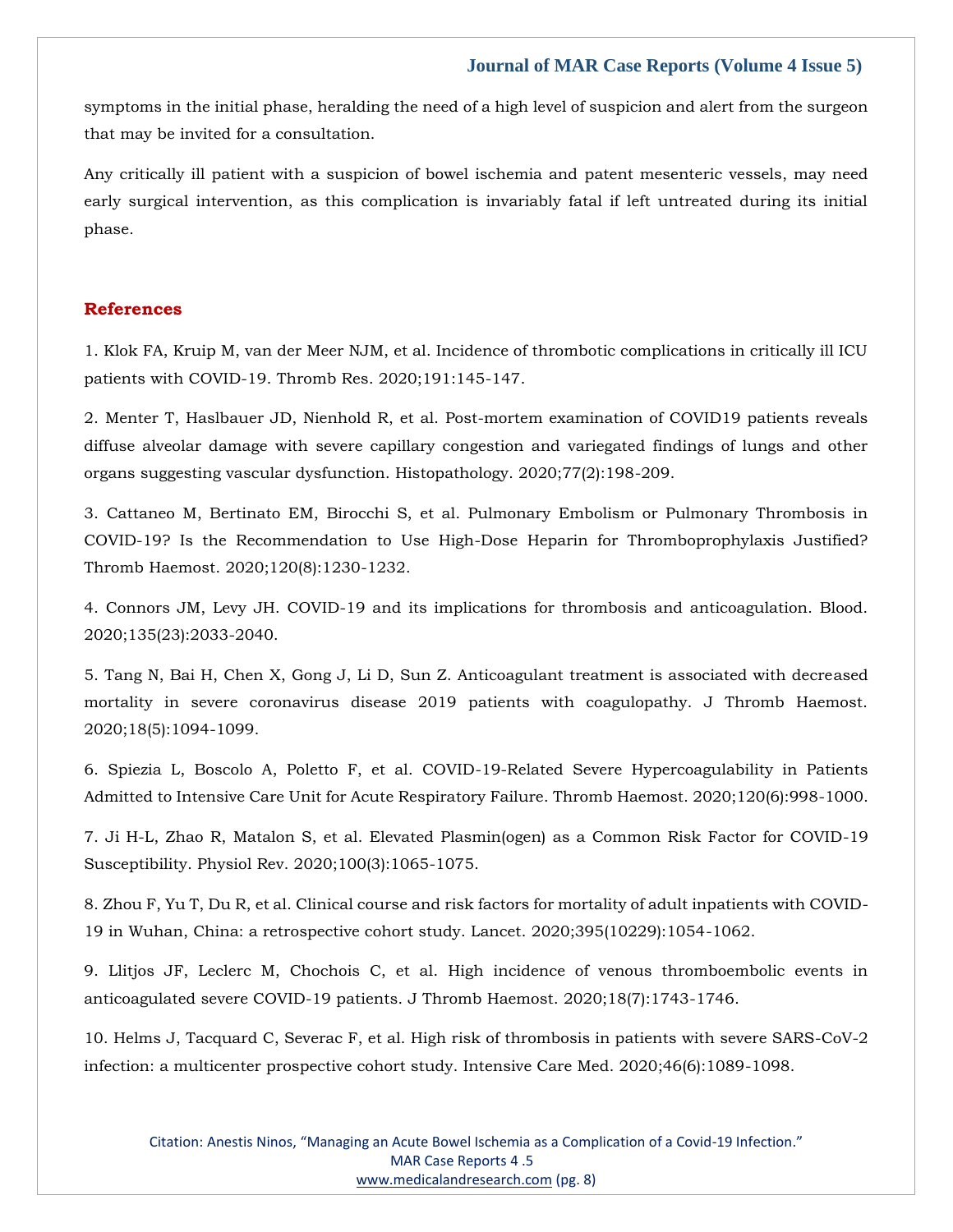11. [Kaafarani HMA, El Moheb M, Hwabejire JO, et al. Gastrointestinal Complications in Critically Ill](https://www.google.com/search?q=Gastrointestinal+Complications+in+Critically+Ill+Patients+with+COVID-19&sxsrf=APq-WBtqUyYzDURuaEpEXEx6BOgzXz3YKA%3A1647248155933&ei=GwMvYvqKOPei4-EPvPS48Ac&ved=0ahUKEwi6hMPJncX2AhV30TgGHTw6Dn4Q4dUDCA4&oq=Gastrointestinal+Complications+in+Critically+Ill+Patients+with+COVID-19&gs_lcp=Cgdnd3Mtd2l6EAwyBQgAEIAEMgYIABAWEB46CggjEK4CELADECc6BwgjEOoCECdKBAhBGAFKBAhGGABQkwlYkwlg1QxoAnAAeACAAWuIAWuSAQMwLjGYAQCgAQGgAQKwAQrIAQHAAQE&sclient=gws-wiz)  [Patients with COVID-19. Ann Surg. 2020;272\(2\):e61-e62.](https://www.google.com/search?q=Gastrointestinal+Complications+in+Critically+Ill+Patients+with+COVID-19&sxsrf=APq-WBtqUyYzDURuaEpEXEx6BOgzXz3YKA%3A1647248155933&ei=GwMvYvqKOPei4-EPvPS48Ac&ved=0ahUKEwi6hMPJncX2AhV30TgGHTw6Dn4Q4dUDCA4&oq=Gastrointestinal+Complications+in+Critically+Ill+Patients+with+COVID-19&gs_lcp=Cgdnd3Mtd2l6EAwyBQgAEIAEMgYIABAWEB46CggjEK4CELADECc6BwgjEOoCECdKBAhBGAFKBAhGGABQkwlYkwlg1QxoAnAAeACAAWuIAWuSAQMwLjGYAQCgAQGgAQKwAQrIAQHAAQE&sclient=gws-wiz)

12. [Vulliamy P, Jacob S, Davenport RA. Acute aorto-iliac and mesenteric arterial thromboses as](https://www.google.com/search?q=.+Acute+aorto-iliac+and+mesenteric+arterial+thromboses+as+presenting+features+of+COVID-19&sxsrf=APq-WBvH1jOpj8pZl2izmeWF6buBrvxvyQ%3A1647248172951&ei=LAMvYsWtOdCO4-EPiYyY2AY&ved=0ahUKEwjF89HRncX2AhVQxzgGHQkGBmsQ4dUDCA4&oq=.+Acute+aorto-iliac+and+mesenteric+arterial+thromboses+as+presenting+features+of+COVID-19&gs_lcp=Cgdnd3Mtd2l6EAwyBggAEAoQHjoHCCMQ6gIQJ0oECEEYAEoECEYYAFCjAlijAmCPB2gBcAF4AIABaogBapIBAzAuMZgBAKABAaABArABCsABAQ&sclient=gws-wiz) [presenting features of COVID-19. Br J Haematol. 2020;189\(6\):1053-1054.](https://www.google.com/search?q=.+Acute+aorto-iliac+and+mesenteric+arterial+thromboses+as+presenting+features+of+COVID-19&sxsrf=APq-WBvH1jOpj8pZl2izmeWF6buBrvxvyQ%3A1647248172951&ei=LAMvYsWtOdCO4-EPiYyY2AY&ved=0ahUKEwjF89HRncX2AhVQxzgGHQkGBmsQ4dUDCA4&oq=.+Acute+aorto-iliac+and+mesenteric+arterial+thromboses+as+presenting+features+of+COVID-19&gs_lcp=Cgdnd3Mtd2l6EAwyBggAEAoQHjoHCCMQ6gIQJ0oECEEYAEoECEYYAFCjAlijAmCPB2gBcAF4AIABaogBapIBAzAuMZgBAKABAaABArABCsABAQ&sclient=gws-wiz)

13. [Krothapalli N, Jason J. A rare case of acute mesenteric ischemia in the setting of COVID-19 infection.](https://www.google.com/search?q=A+rare+case+of+acute+mesenteric+ischemia+in+the+setting+of+COVID-19+infection&sxsrf=APq-WBsXzTmPJFY4ZCPBLG574n2zmBKQkQ%3A1647248186820&ei=OgMvYsLXMcmN4-EPnKGX4AQ&ved=0ahUKEwjC3KDYncX2AhXJxjgGHZzQBUwQ4dUDCA4&oq=A+rare+case+of+acute+mesenteric+ischemia+in+the+setting+of+COVID-19+infection&gs_lcp=Cgdnd3Mtd2l6EAw6BwgjEOoCECdKBAhBGABKBAhGGABQswRYswRg3gloAXAAeACAAb8DiAG_A5IBAzQtMZgBAKABAaABArABCsABAQ&sclient=gws-wiz)  [Cureus 2021;13\(3\):e14174.](https://www.google.com/search?q=A+rare+case+of+acute+mesenteric+ischemia+in+the+setting+of+COVID-19+infection&sxsrf=APq-WBsXzTmPJFY4ZCPBLG574n2zmBKQkQ%3A1647248186820&ei=OgMvYsLXMcmN4-EPnKGX4AQ&ved=0ahUKEwjC3KDYncX2AhXJxjgGHZzQBUwQ4dUDCA4&oq=A+rare+case+of+acute+mesenteric+ischemia+in+the+setting+of+COVID-19+infection&gs_lcp=Cgdnd3Mtd2l6EAw6BwgjEOoCECdKBAhBGABKBAhGGABQswRYswRg3gloAXAAeACAAb8DiAG_A5IBAzQtMZgBAKABAaABArABCsABAQ&sclient=gws-wiz)

14. [Singh B, Kaur P. COVID-19 and acute mesenteric ischemia: A review of literature. Hematol Transfus](https://www.google.com/search?q=COVID-19+and+acute+mesenteric+ischemia%3A+A+review+of+literature&sxsrf=APq-WBttHmDg8vx94bSw2OZ2mnHgDFYA0Q%3A1647248200592&ei=SAMvYoznI5aZ4-EP0qG_sAc&ved=0ahUKEwiMq-nencX2AhWWzDgGHdLQD3YQ4dUDCA4&oq=COVID-19+and+acute+mesenteric+ischemia%3A+A+review+of+literature&gs_lcp=Cgdnd3Mtd2l6EAw6BwgjEOoCECdKBAhBGABKBAhGGABQ4wJY4wJg2wZoAXAAeACAAYcBiAGHAZIBAzAuMZgBAKABAaABArABCsABAQ&sclient=gws-wiz)  [Cell Ther. 2021;43\(1\):112-116.](https://www.google.com/search?q=COVID-19+and+acute+mesenteric+ischemia%3A+A+review+of+literature&sxsrf=APq-WBttHmDg8vx94bSw2OZ2mnHgDFYA0Q%3A1647248200592&ei=SAMvYoznI5aZ4-EP0qG_sAc&ved=0ahUKEwiMq-nencX2AhWWzDgGHdLQD3YQ4dUDCA4&oq=COVID-19+and+acute+mesenteric+ischemia%3A+A+review+of+literature&gs_lcp=Cgdnd3Mtd2l6EAw6BwgjEOoCECdKBAhBGABKBAhGGABQ4wJY4wJg2wZoAXAAeACAAYcBiAGHAZIBAzAuMZgBAKABAaABArABCsABAQ&sclient=gws-wiz)

15. [Song JC, Wang G, Zhang W, et al. Chinese expert consensus on diagnosis and treatment of](https://www.google.com/search?q=Chinese+expert+consensus+on+diagnosis+and+treatment+of+coagulation+dysfunction+in+COVID-19&sxsrf=APq-WBvgA82ugebmp2-AkMKFB_-AJvwaKA%3A1647248214332&ei=VgMvYvLwE9vE4-EPpquToAg&ved=0ahUKEwjy86_lncX2AhVb4jgGHabVBIQQ4dUDCA4&oq=Chinese+expert+consensus+on+diagnosis+and+treatment+of+coagulation+dysfunction+in+COVID-19&gs_lcp=Cgdnd3Mtd2l6EAw6BwgjEOoCECdKBAhBGABKBAhGGABQ2gRY2gRgzAhoAXABeACAAWaIAWaSAQMwLjGYAQCgAQGgAQKwAQrAAQE&sclient=gws-wiz)  [coagulation dysfunction in COVID-19. Mil Med Res. 2020;7\(1\):19.](https://www.google.com/search?q=Chinese+expert+consensus+on+diagnosis+and+treatment+of+coagulation+dysfunction+in+COVID-19&sxsrf=APq-WBvgA82ugebmp2-AkMKFB_-AJvwaKA%3A1647248214332&ei=VgMvYvLwE9vE4-EPpquToAg&ved=0ahUKEwjy86_lncX2AhVb4jgGHabVBIQQ4dUDCA4&oq=Chinese+expert+consensus+on+diagnosis+and+treatment+of+coagulation+dysfunction+in+COVID-19&gs_lcp=Cgdnd3Mtd2l6EAw6BwgjEOoCECdKBAhBGABKBAhGGABQ2gRY2gRgzAhoAXABeACAAWaIAWaSAQMwLjGYAQCgAQGgAQKwAQrAAQE&sclient=gws-wiz)

16. [Clair DG, Beach JM. Mesenteric Ischemia. N Engl J Med. 2016;374\(10\):959-968.](https://www.google.com/search?q=Mesenteric+Ischemia&sxsrf=APq-WBsQGjHJ46E65PMAGUJMUnt_aklRjg%3A1647248227825&ei=YwMvYuv6MYWM4-EP_MuEQA&ved=0ahUKEwiruOfrncX2AhUFxjgGHfwlAQgQ4dUDCA4&oq=Mesenteric+Ischemia&gs_lcp=Cgdnd3Mtd2l6EAwyBAgAEEMyBwgAELEDEEMyBQgAEIAEMgoIABCABBCHAhAUMgQIABBDMgUIABCABDIFCAAQgAQyBQgAEIAEMgUIABCABDIFCAAQgAQ6BwgjEOoCECdKBAhBGABKBAhGGABQ3gJY3gJgkQZoAXAAeACAAV6IAV6SAQExmAEAoAEBoAECsAEKwAEB&sclient=gws-wiz)

17. [Gnanapandithan K, Feuerstadt P. Review Article: Mesenteric Ischemia. Curr Gastroenterol Rep.](https://www.google.com/search?q=Review+Article%3A+Mesenteric+Ischemia&sxsrf=APq-WBui3tfAcyhSGpjyYXtovm9n6P5TmQ%3A1647248240307&ei=cAMvYvuuEsHH4-EPqvGIiAg&ved=0ahUKEwj7puHxncX2AhXB4zgGHao4AoEQ4dUDCA4&oq=Review+Article%3A+Mesenteric+Ischemia&gs_lcp=Cgdnd3Mtd2l6EAwyBggAEBYQHjoHCCMQ6gIQJ0oECEEYAEoECEYYAFDrAljrAmD-BWgBcAF4AIABZ4gBZ5IBAzAuMZgBAKABAaABArABCsABAQ&sclient=gws-wiz)  [2020;22\(4\):17.](https://www.google.com/search?q=Review+Article%3A+Mesenteric+Ischemia&sxsrf=APq-WBui3tfAcyhSGpjyYXtovm9n6P5TmQ%3A1647248240307&ei=cAMvYvuuEsHH4-EPqvGIiAg&ved=0ahUKEwj7puHxncX2AhXB4zgGHao4AoEQ4dUDCA4&oq=Review+Article%3A+Mesenteric+Ischemia&gs_lcp=Cgdnd3Mtd2l6EAwyBggAEBYQHjoHCCMQ6gIQJ0oECEEYAEoECEYYAFDrAljrAmD-BWgBcAF4AIABZ4gBZ5IBAzAuMZgBAKABAaABArABCsABAQ&sclient=gws-wiz)

18. [Ranucci M, Ballotta A, Di Dedda U, et al. The procoagulant pattern of patients with COVID-19 acute](https://www.google.com/search?q=The+procoagulant+pattern+of+patients+with+COVID-19+acute+respiratory+distress+syndrome.+&sxsrf=APq-WBv91uhBdXcyjcF5pp3LjoAEB5Snrg%3A1647248253953&ei=fQMvYvjWOfaL4-EPpfeGqAU&ved=0ahUKEwi4iaL4ncX2AhX2xTgGHaW7AVUQ4dUDCA4&oq=The+procoagulant+pattern+of+patients+with+COVID-19+acute+respiratory+distress+syndrome.+&gs_lcp=Cgdnd3Mtd2l6EAwyBAgAEB46BwgjEOoCECdKBAhBGABKBAhGGABQlAJYlAJg5wVoAXABeACAAWSIAWSSAQMwLjGYAQCgAQGgAQKwAQrAAQE&sclient=gws-wiz)  [respiratory distress syndrome. J Thromb Haemost. 2020;18\(7\):1747-1751.](https://www.google.com/search?q=The+procoagulant+pattern+of+patients+with+COVID-19+acute+respiratory+distress+syndrome.+&sxsrf=APq-WBv91uhBdXcyjcF5pp3LjoAEB5Snrg%3A1647248253953&ei=fQMvYvjWOfaL4-EPpfeGqAU&ved=0ahUKEwi4iaL4ncX2AhX2xTgGHaW7AVUQ4dUDCA4&oq=The+procoagulant+pattern+of+patients+with+COVID-19+acute+respiratory+distress+syndrome.+&gs_lcp=Cgdnd3Mtd2l6EAwyBAgAEB46BwgjEOoCECdKBAhBGABKBAhGGABQlAJYlAJg5wVoAXABeACAAWSIAWSSAQMwLjGYAQCgAQGgAQKwAQrAAQE&sclient=gws-wiz)

19. [Bikdeli B, Madhavan MV, Jimenez D, et al. COVID-19 and Thrombotic or Thromboembolic Disease:](https://www.google.com/search?q=COVID-19+and+Thrombotic+or+Thromboembolic+Disease%3A+Implications+for+Prevention%2C+Antithrombotic+Therapy%2C+and+Follow-up%3A+JACC+State-of-the-Art+Review+&sxsrf=APq-WBvRrS2dkyAsjGse4gqUXPUAKoykDQ%3A1647248266751&ei=igMvYoHGLbWD4-EPzuy7YA&ved=0ahUKEwiBs6_-ncX2AhW1wTgGHU72DgwQ4dUDCA4&oq=COVID-19+and+Thrombotic+or+Thromboembolic+Disease%3A+Implications+for+Prevention%2C+Antithrombotic+Therapy%2C+and+Follow-up%3A+JACC+State-of-the-Art+Review+&gs_lcp=Cgdnd3Mtd2l6EAwyBwgjEOoCECcyBwgjEOoCECcyBwgjEOoCECcyBwgjEOoCECcyBwgjEOoCECcyBwgjEOoCECcyBwgjEOoCECcyBwgjEOoCECcyBwgjEOoCECcyBwgjEOoCECdKBAhBGABKBAhGGABQhANYhANg_whoAXAAeACAAQCIAQCSAQCYAQCgAQGgAQKwAQrAAQE&sclient=gws-wiz)  [Implications for Prevention, Antithrombotic Therapy, and Follow-up: JACC State-of-the-Art Review J Am](https://www.google.com/search?q=COVID-19+and+Thrombotic+or+Thromboembolic+Disease%3A+Implications+for+Prevention%2C+Antithrombotic+Therapy%2C+and+Follow-up%3A+JACC+State-of-the-Art+Review+&sxsrf=APq-WBvRrS2dkyAsjGse4gqUXPUAKoykDQ%3A1647248266751&ei=igMvYoHGLbWD4-EPzuy7YA&ved=0ahUKEwiBs6_-ncX2AhW1wTgGHU72DgwQ4dUDCA4&oq=COVID-19+and+Thrombotic+or+Thromboembolic+Disease%3A+Implications+for+Prevention%2C+Antithrombotic+Therapy%2C+and+Follow-up%3A+JACC+State-of-the-Art+Review+&gs_lcp=Cgdnd3Mtd2l6EAwyBwgjEOoCECcyBwgjEOoCECcyBwgjEOoCECcyBwgjEOoCECcyBwgjEOoCECcyBwgjEOoCECcyBwgjEOoCECcyBwgjEOoCECcyBwgjEOoCECcyBwgjEOoCECdKBAhBGABKBAhGGABQhANYhANg_whoAXAAeACAAQCIAQCSAQCYAQCgAQGgAQKwAQrAAQE&sclient=gws-wiz)  [Coll Cardiol. 2020;75\(23\):2950-2973.](https://www.google.com/search?q=COVID-19+and+Thrombotic+or+Thromboembolic+Disease%3A+Implications+for+Prevention%2C+Antithrombotic+Therapy%2C+and+Follow-up%3A+JACC+State-of-the-Art+Review+&sxsrf=APq-WBvRrS2dkyAsjGse4gqUXPUAKoykDQ%3A1647248266751&ei=igMvYoHGLbWD4-EPzuy7YA&ved=0ahUKEwiBs6_-ncX2AhW1wTgGHU72DgwQ4dUDCA4&oq=COVID-19+and+Thrombotic+or+Thromboembolic+Disease%3A+Implications+for+Prevention%2C+Antithrombotic+Therapy%2C+and+Follow-up%3A+JACC+State-of-the-Art+Review+&gs_lcp=Cgdnd3Mtd2l6EAwyBwgjEOoCECcyBwgjEOoCECcyBwgjEOoCECcyBwgjEOoCECcyBwgjEOoCECcyBwgjEOoCECcyBwgjEOoCECcyBwgjEOoCECcyBwgjEOoCECcyBwgjEOoCECdKBAhBGABKBAhGGABQhANYhANg_whoAXAAeACAAQCIAQCSAQCYAQCgAQGgAQKwAQrAAQE&sclient=gws-wiz)

20. [Madjid M, Safavi-Naeini P, Solomon SD, et al. Potential Effects of Coronaviruses on the](https://www.google.com/search?q=Potential+Effects+of+Coronaviruses+on+the+Cardiovascular+System%3A+A+Review&sxsrf=APq-WBsSKBOW16pzTzxo1yiPxHBgBzsvnQ%3A1647248310264&ei=tgMvYrbXD8eF4-EP7tmDyAg&ved=0ahUKEwi2io-TnsX2AhXHwjgGHe7sAIkQ4dUDCA4&oq=Potential+Effects+of+Coronaviruses+on+the+Cardiovascular+System%3A+A+Review&gs_lcp=Cgdnd3Mtd2l6EAwyBQgAEIAEOgcIIxDqAhAnSgQIQRgASgQIRhgAUENYQ2D3TmgBcAF4AIABbYgBbZIBAzAuMZgBAKABAaABArABCsABAQ&sclient=gws-wiz)  [Cardiovascular System: A Review. JAMA Cardiol. 2020;5\(7\):831-840.](https://www.google.com/search?q=Potential+Effects+of+Coronaviruses+on+the+Cardiovascular+System%3A+A+Review&sxsrf=APq-WBsSKBOW16pzTzxo1yiPxHBgBzsvnQ%3A1647248310264&ei=tgMvYrbXD8eF4-EP7tmDyAg&ved=0ahUKEwi2io-TnsX2AhXHwjgGHe7sAIkQ4dUDCA4&oq=Potential+Effects+of+Coronaviruses+on+the+Cardiovascular+System%3A+A+Review&gs_lcp=Cgdnd3Mtd2l6EAwyBQgAEIAEOgcIIxDqAhAnSgQIQRgASgQIRhgAUENYQ2D3TmgBcAF4AIABbYgBbZIBAzAuMZgBAKABAaABArABCsABAQ&sclient=gws-wiz)

21. [Connors JM, Levy JH. Thromboinflammation and the hypercoagulability of COVID-19. J Thromb](https://www.google.com/search?q=Thromboinflammation+and+the+hypercoagulability+of+COVID-19&sxsrf=APq-WBvRBi383obhMIAr72eQkQJubMqfSQ%3A1647248341413&ei=1QMvYt7tGKyb4-EP5qmk6As&ved=0ahUKEwierPyhnsX2AhWszTgGHeYUCb0Q4dUDCA4&oq=Thromboinflammation+and+the+hypercoagulability+of+COVID-19&gs_lcp=Cgdnd3Mtd2l6EAwyBQgAEIAEOgcIIxDqAhAnSgQIQRgASgQIRhgAUJIDWJIDYPwFaAFwAXgAgAFciAFckgEBMZgBAKABAaABArABCsABAQ&sclient=gws-wiz)  [Haemost. 2020;18\(7\):1559-1561.](https://www.google.com/search?q=Thromboinflammation+and+the+hypercoagulability+of+COVID-19&sxsrf=APq-WBvRBi383obhMIAr72eQkQJubMqfSQ%3A1647248341413&ei=1QMvYt7tGKyb4-EP5qmk6As&ved=0ahUKEwierPyhnsX2AhWszTgGHeYUCb0Q4dUDCA4&oq=Thromboinflammation+and+the+hypercoagulability+of+COVID-19&gs_lcp=Cgdnd3Mtd2l6EAwyBQgAEIAEOgcIIxDqAhAnSgQIQRgASgQIRhgAUJIDWJIDYPwFaAFwAXgAgAFciAFckgEBMZgBAKABAaABArABCsABAQ&sclient=gws-wiz)

22. [Jackson SP, Darbousset R, Schoenwaelder SM. Thromboinflammation: challenges of therapeutically](https://www.google.com/search?q=Thromboinflammation%3A+challenges+of+therapeutically+targeting+coagulation+and+other+host+defense+mechanisms.+&sxsrf=APq-WBtc4zT4OcURWwEYBaD_SEfFXZFR_g%3A1647248363188&ei=6wMvYumHC7SG4-EPt4OYkAM&ved=0ahUKEwipqa2snsX2AhU0wzgGHbcBBjIQ4dUDCA4&oq=Thromboinflammation%3A+challenges+of+therapeutically+targeting+coagulation+and+other+host+defense+mechanisms.+&gs_lcp=Cgdnd3Mtd2l6EAwyBwgjEOoCECcyBwgjEOoCECcyBwgjEOoCECcyBwgjEOoCECcyBwgjEOoCECcyBwgjEOoCECcyBwgjEOoCECcyBwgjEOoCECcyBwgjEOoCECcyBwgjEOoCECdKBAhBGABKBAhGGABQ8wNY8wNgxAdoAXAAeACAAQCIAQCSAQCYAQCgAQGgAQKwAQrAAQE&sclient=gws-wiz)  [targeting coagulation and other host defense mechanisms. Blood. 2019;133\(9\):906-918.](https://www.google.com/search?q=Thromboinflammation%3A+challenges+of+therapeutically+targeting+coagulation+and+other+host+defense+mechanisms.+&sxsrf=APq-WBtc4zT4OcURWwEYBaD_SEfFXZFR_g%3A1647248363188&ei=6wMvYumHC7SG4-EPt4OYkAM&ved=0ahUKEwipqa2snsX2AhU0wzgGHbcBBjIQ4dUDCA4&oq=Thromboinflammation%3A+challenges+of+therapeutically+targeting+coagulation+and+other+host+defense+mechanisms.+&gs_lcp=Cgdnd3Mtd2l6EAwyBwgjEOoCECcyBwgjEOoCECcyBwgjEOoCECcyBwgjEOoCECcyBwgjEOoCECcyBwgjEOoCECcyBwgjEOoCECcyBwgjEOoCECcyBwgjEOoCECcyBwgjEOoCECdKBAhBGABKBAhGGABQ8wNY8wNgxAdoAXAAeACAAQCIAQCSAQCYAQCgAQGgAQKwAQrAAQE&sclient=gws-wiz)

23. [Varga Z, Flammer AJ, Steiger P, et al. Endothelial cell infection and endotheliitis in COVID-19.](https://www.google.com/search?q=Endothelial+cell+infection+and+endotheliitis+in+COVID-19&sxsrf=APq-WBuPhN8qEcQBd_q2mdSvmnIvCx2-vg%3A1647248377502&ei=-QMvYu-cHsee4-EPtOKIoAM&ved=0ahUKEwiv_ZaznsX2AhVHzzgGHTQxAjQQ4dUDCA4&oq=Endothelial+cell+infection+and+endotheliitis+in+COVID-19&gs_lcp=Cgdnd3Mtd2l6EAwyBQgAEIAEMgYIABAWEB4yBggAEBYQHkoECEEYAEoECEYYAEoECEEYAEoECEYYAFC6GFi6GGD9IGgBcAF4AIABbogBbpIBAzAuMZgBAKABAaABArABCsABAQ&sclient=gws-wiz)  [Lancet 2020;395\(10234\):1417-1418.](https://www.google.com/search?q=Endothelial+cell+infection+and+endotheliitis+in+COVID-19&sxsrf=APq-WBuPhN8qEcQBd_q2mdSvmnIvCx2-vg%3A1647248377502&ei=-QMvYu-cHsee4-EPtOKIoAM&ved=0ahUKEwiv_ZaznsX2AhVHzzgGHTQxAjQQ4dUDCA4&oq=Endothelial+cell+infection+and+endotheliitis+in+COVID-19&gs_lcp=Cgdnd3Mtd2l6EAwyBQgAEIAEMgYIABAWEB4yBggAEBYQHkoECEEYAEoECEYYAEoECEEYAEoECEYYAFC6GFi6GGD9IGgBcAF4AIABbogBbpIBAzAuMZgBAKABAaABArABCsABAQ&sclient=gws-wiz)

24. [Zhang Y, Xiao M, Zhang S, et al. Coagulopathy and Antiphospholipid Antibodies in Patients](https://www.google.com/search?q=Coagulopathy+and+Antiphospholipid+Antibodies+in+Patients+with+Covid-19&sxsrf=APq-WBtgQ6n6jDR5s5_fII-Zgs9_RE7o-w%3A1647248394341&ei=CgQvYtS0FMee4-EPtOKIoAM&ved=0ahUKEwjU4Zq7nsX2AhVHzzgGHTQxAjQQ4dUDCA4&oq=Coagulopathy+and+Antiphospholipid+Antibodies+in+Patients+with+Covid-19&gs_lcp=Cgdnd3Mtd2l6EAwyBQgAEIAEOgcIIxDqAhAnSgQIQRgASgQIRhgAUOACWOACYPELaAFwAXgAgAFgiAFgkgEBMZgBAKABAaABArABCsABAQ&sclient=gws-wiz) with [Covid-19. N Engl J Med. 2020;382\(17\):e38.](https://www.google.com/search?q=Coagulopathy+and+Antiphospholipid+Antibodies+in+Patients+with+Covid-19&sxsrf=APq-WBtgQ6n6jDR5s5_fII-Zgs9_RE7o-w%3A1647248394341&ei=CgQvYtS0FMee4-EPtOKIoAM&ved=0ahUKEwjU4Zq7nsX2AhVHzzgGHTQxAjQQ4dUDCA4&oq=Coagulopathy+and+Antiphospholipid+Antibodies+in+Patients+with+Covid-19&gs_lcp=Cgdnd3Mtd2l6EAwyBQgAEIAEOgcIIxDqAhAnSgQIQRgASgQIRhgAUOACWOACYPELaAFwAXgAgAFgiAFgkgEBMZgBAKABAaABArABCsABAQ&sclient=gws-wiz)

25. [Harzallah I, Debliquis A, Drenou B. Lupus anticoagulant is frequent in patients with Covid-19. J](https://www.google.com/search?q=Lupus+anticoagulant+is+frequent+in+patients+with+Covid-19&sxsrf=APq-WBsMoxsaF1ZANyaxiLcfDbjrnCqf-w%3A1647248409023&ei=GQQvYoaBAdi84-EPg4WmuAM&ved=0ahUKEwjG8ZrCnsX2AhVY3jgGHYOCCTcQ4dUDCA4&oq=Lupus+anticoagulant+is+frequent+in+patients+with+Covid-19&gs_lcp=Cgdnd3Mtd2l6EAw6BwgjEOoCECdKBAhBGABKBAhGGABQlQhYlQhg4gtoAXAAeACAAW6IAW6SAQMwLjGYAQCgAQGgAQKwAQrAAQE&sclient=gws-wiz)  [Thromb Haemost. 2020;18\(8\):2064-2065.](https://www.google.com/search?q=Lupus+anticoagulant+is+frequent+in+patients+with+Covid-19&sxsrf=APq-WBsMoxsaF1ZANyaxiLcfDbjrnCqf-w%3A1647248409023&ei=GQQvYoaBAdi84-EPg4WmuAM&ved=0ahUKEwjG8ZrCnsX2AhVY3jgGHYOCCTcQ4dUDCA4&oq=Lupus+anticoagulant+is+frequent+in+patients+with+Covid-19&gs_lcp=Cgdnd3Mtd2l6EAw6BwgjEOoCECdKBAhBGABKBAhGGABQlQhYlQhg4gtoAXAAeACAAW6IAW6SAQMwLjGYAQCgAQGgAQKwAQrAAQE&sclient=gws-wiz)

Citation: Anestis Ninos, "Managing an Acute Bowel Ischemia as a Complication of a Covid-19 Infection." MAR Case Reports 4 .5 [www.medicalandresearch.com](http://www.medicalandresearch.com/) (pg. 9)